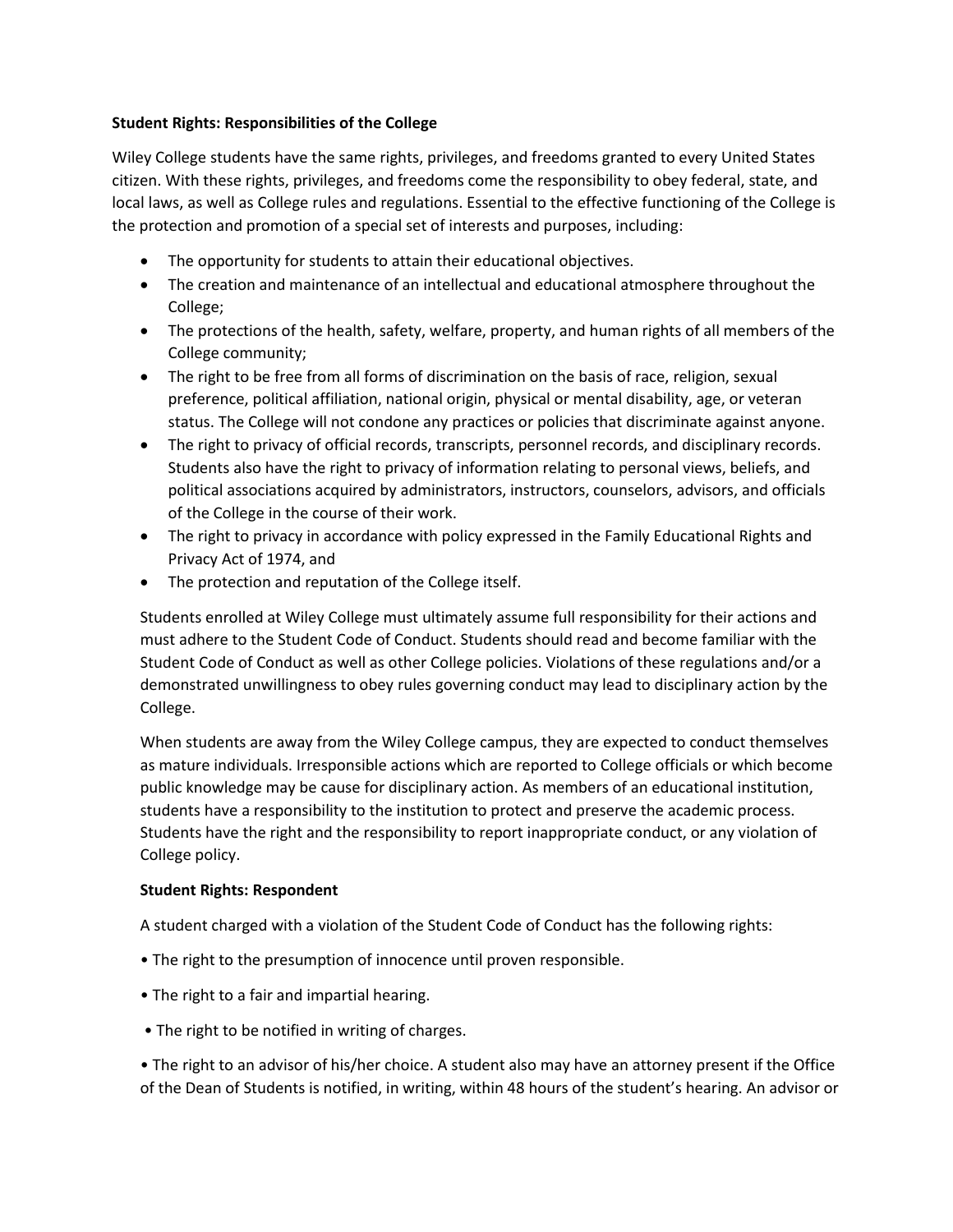attorney attending a hearing may not actively represent the accused student but may give advice to the student regarding how to present his or her defense.

• The right to present a witness to testify in his/her defense. The Office of the Dean of Students and/or College Judicial Committee shall have the authority to limit the number of witnesses in order to avoid unreasonable delays, where testimony would be repetitious or unnecessary.

• The right to be present during the entire hearing, except during judicial deliberations.

• The right to examine redacted evidence used in the judicial proceeding to ensure safety for the purposed of preparing an appeal.

• The right to be notified in writing of a hearing decision

• The right to attend classes and required university functions if virtual options are available until a hearing is held and a decision is rendered. Exceptions to this right would be made if a student's presence would create a clear and present threat or interference with normal operations, judicial processes, or disciplinary sanctions.

## **Student Rights: Complainant**

A victim is defined as the person harmed by a charged student that is in violation of the Student Code of Conduct. Victims of have the following rights:

• To have an advisor of the alleged victim's choice accompany him/her when presenting in a judicial hearing and to any other relevant meetings held throughout the College's judicial process.

• To submit a statement to the hearing body. This information may be used only in the sanctioning phase of deliberations if the accused student is found responsible for the violations.

• To have unrelated past behavior excluded from a scheduled hearing. The Office of the Dean of Students will decide if such information is unrelated.

• To be present throughout the hearings, or portions thereof, at the discretion of the Office of the Dean of Students and/or the College Judicial Committee.

• To have personal property returned to them if in the current possession of the College. The determination of when this property may be returned is left to the Office of the Dean of Students and/or the Wiley College Police Department.

• To be notified of the outcome, including both the decisions and the sanctions of the disciplinary process.

## **Grievance Procedure**

The general grievance procedure for students is maintained by the Office of the Dean of Students in order to ensure prompt and equitable solutions to student problems. General grievances include sexual harassment, hazing, and discrimination. Grievances involving employees may be reported to the Office of the Dean of Students but are ultimately referred to the Office of Human Resources. If the grievance meets the requirements of Title IX, the grievance will also be forwarded to the